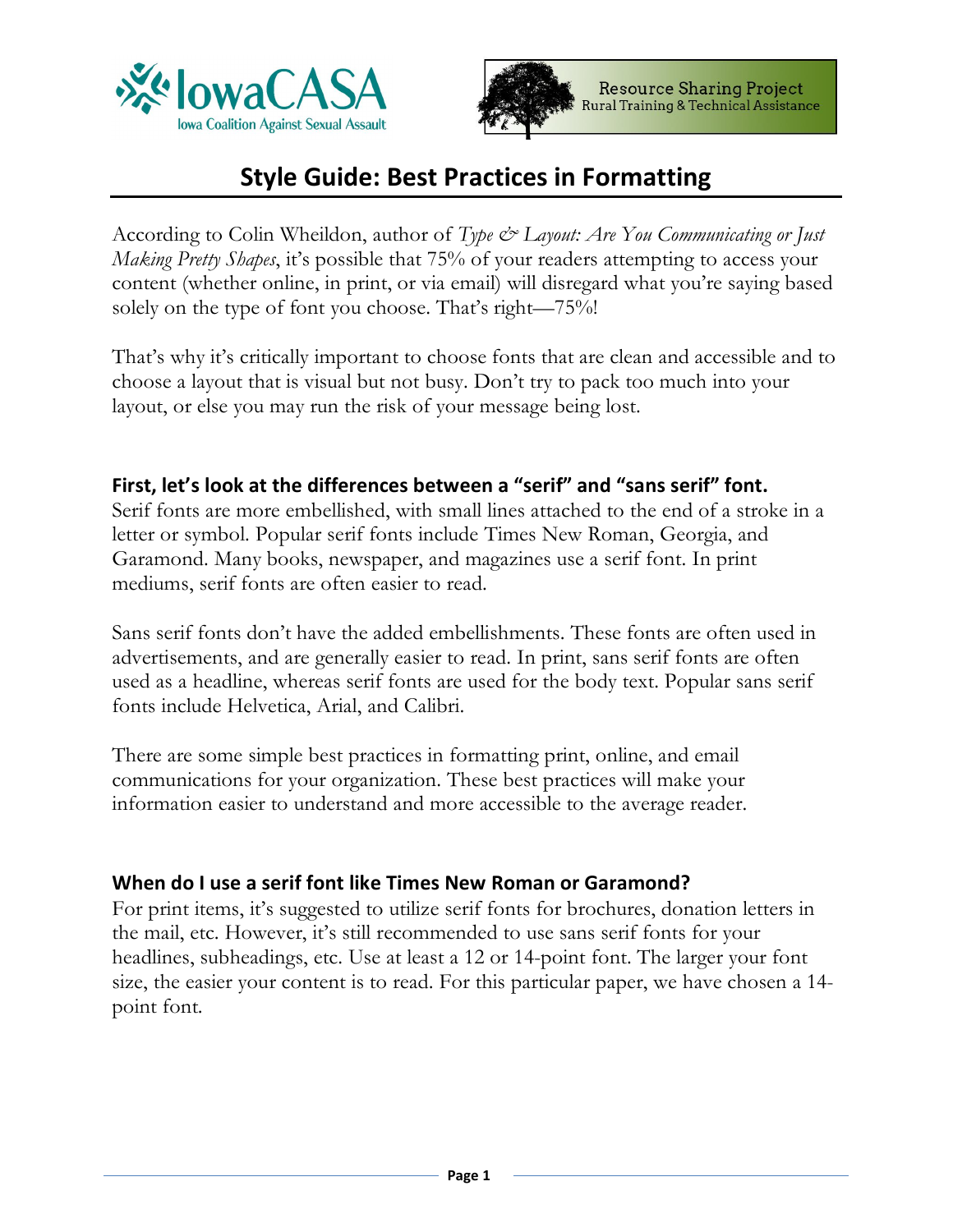



# **When do I use a sans serif font like Arial or Calibri?**

For online (like your website or email newsletters), sans serif is the way to go. As mentioned above, use sans serif fonts for headlines and subheadings, too. A larger font-size is also recommended for online reading—we recommend at least a 14-point font. Arial font is a great choice for online readability!

Note: If you're going to have something that could be viewed either in print OR online (like a PDF document uploaded onto your website, for example), we recommend going with a sans serif font. When in doubt, sans serif is the best option!

| <b>Serif Fonts</b> | <b>Sans Serif Fonts</b> |
|--------------------|-------------------------|
| Times New Roman    | Arial                   |
| Garamond           | Calibri                 |
| Georgia            | Verdana                 |

### **Check your readability.**

Did you know that it's possible to check the reading level of your content using the program Microsoft Word?

In Microsoft Word, there is a way to check what's known as the "Flesch-Kincaid" readability. Flesh-Kincaid was developed in the 1970s by the U.S. Navy. This formula was first used by the Army to discover whether or not its technical manuals were easy to read. Since then, it's become a common requirement throughout the U.S. to have legal documents (such as insurance policies) written at no higher than a  $9<sup>th</sup>$  grade reading level.

We recommend making sure that all your materials—whether print, online, or email—are readable for an  $8<sup>th</sup>$  grade reading level. This will make your content easier to read for a larger audience.

To check the reading level in Microsoft Word, you'll need to first go into the Microsoft Word program. This is the easiest way to check your readability, although it may require you to copy and paste from other formats (like your website or an electronic newsletter) into Microsoft Word to check the reading level.

Once you've opened the Microsoft Word program, click on the "tools" (or "review") button at the top of your screen. Then click on the "spelling & grammar" tab,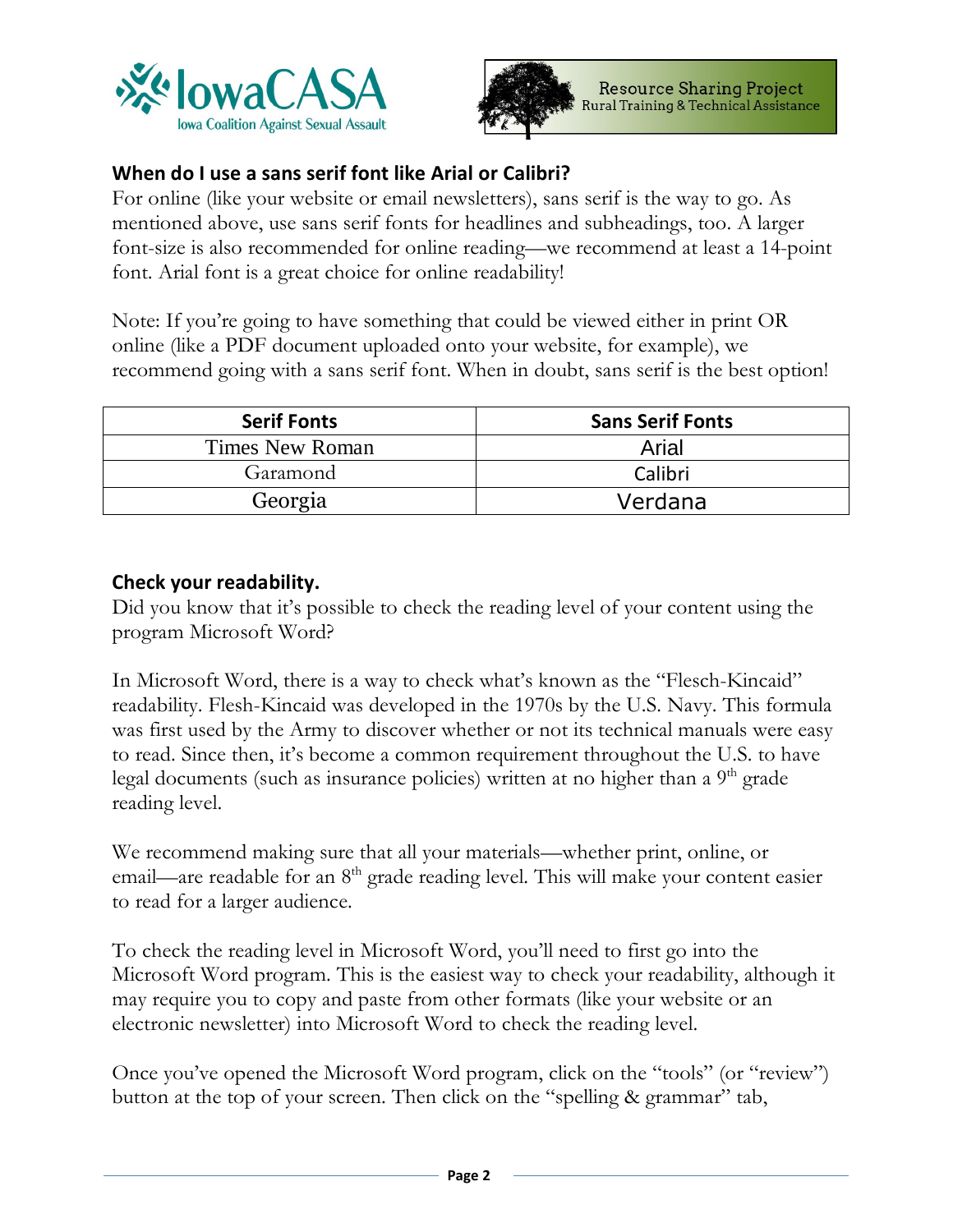



followed by clicking on "options." You'll want to select the "proofing" tab if it doesn't automatically come up.

Under the subheading "grammar," make sure that the tab for "show readability statistics" is checked. See screen shot below:

| General                     | ABC<br>Change how Word corrects and formats your text.                                  |  |
|-----------------------------|-----------------------------------------------------------------------------------------|--|
| <b>Display</b>              |                                                                                         |  |
| Proofing                    | <b>AutoCorrect options</b>                                                              |  |
| Save                        | Change how Word corrects and formats text as you type:<br>AutoCorrect Options           |  |
| Language                    | When correcting spelling in Microsoft Office programs                                   |  |
| Advanced                    | $\overline{\mathbf{v}}$<br>Ignore words in UPPERCASE                                    |  |
| Customize Ribbon            | Ignore words that contain numbers<br>$\blacktriangledown$                               |  |
| <b>Ouick Access Toolbar</b> | Ignore Internet and file addresses<br>$\sqrt{2}$                                        |  |
| Add-Ins                     | Flag repeated words<br>$\sqrt{2}$<br>Enforce accented uppercase in French               |  |
|                             | Suggest from main dictionary only                                                       |  |
| <b>Trust Center</b>         | <b>Custom Dictionaries</b>                                                              |  |
|                             | Traditional and new spellings v<br>French modes:                                        |  |
|                             | Spanish modes:<br>Tuteo verb forms only<br>$\overline{\phantom{a}}$                     |  |
|                             |                                                                                         |  |
|                             | When correcting spelling and grammar in Word                                            |  |
|                             | Check spelling as you type<br>V                                                         |  |
|                             | Use contextual spelling<br>V                                                            |  |
|                             | Mark grammar errors as you type<br>V<br>Check grammar with spelling<br>V                |  |
|                             | Show readability statistics<br>$\checkmark$                                             |  |
|                             | Writing Style:<br><b>Grammar Only</b><br>۰<br>Settings                                  |  |
|                             | <b>Recheck Document</b>                                                                 |  |
|                             | 四<br>Document1<br><b>Exceptions for:</b><br>$\overline{\phantom{a}}$                    |  |
|                             |                                                                                         |  |
|                             | Hide spelling errors in this document only<br>Hide grammar errors in this document only |  |

With the "show readability statistics" option checked, you will get a report whenever you perform a spell check in Microsoft Word. Once a spell check is performed, your readability should automatically be included along with your word counts and averages under the label "readability." (See screen shot on the next page.)

Under the "readability" label there are three items to pay attention to. The first is "passive sentences." The lower this percentage the better (20% or less), because it means you're writing in a much more clear and concise way. When we write in what's called "active voice," it's easier for a reader to understand your content.

Then look at the "Flesch Reading Ease." Texts that have a high Flesch Reading Ease score are easier to read with shorter sentences and words. For the reading level we're trying to achieve (8<sup>th</sup> grade), your Flesch Reading Ease score should be of 60-70 or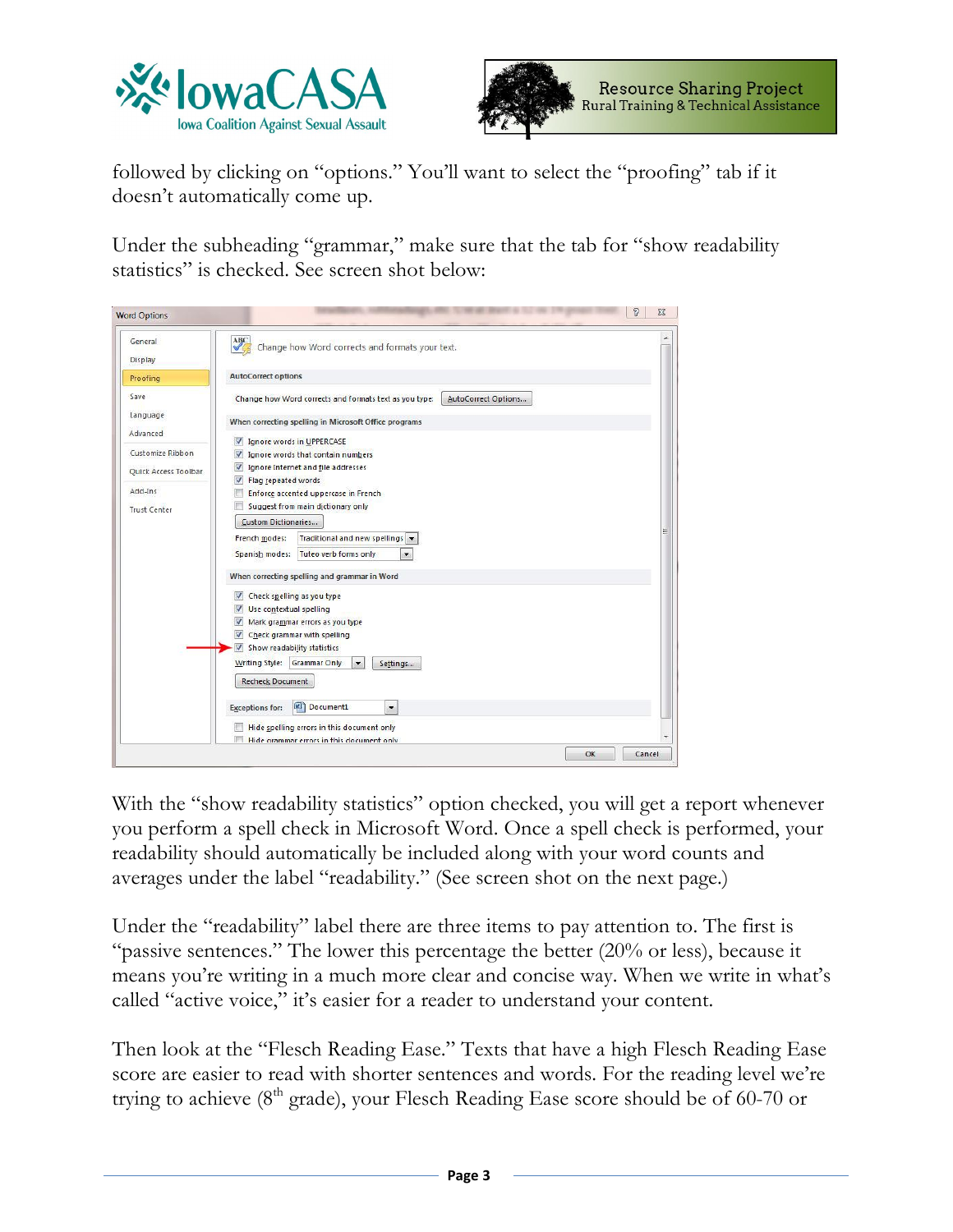



lower. A score of 60-70 means your content is easily understood by 13-15 year old students and higher.

Finally, look at the Flesch-Kincaid Grade Level. This is a formula that determines how many number of years of education are usually required to understand your text. The score is given as a U.S. grade level, which allows you to easily judge the reading level of your content. For instance, if your content is rated as a 7.5 on the Flesch-Kincaid Grade Level index on Microsoft Word, this means the reading level of your content is somewhere between  $7<sup>th</sup>$  and  $8<sup>th</sup>$  grade. As previously stated,  $8<sup>th</sup>$  grade reading level—a level commonly referred to as "plain English"—is what we're shooting for.

Here is a screenshot of the readability of this handout. You'll notice that we have met all the requirements outlined above.

| 1808 |
|------|
| 9218 |
| 60   |
| 137  |
|      |
| 3.1  |
| 12.9 |
| 4.8  |
|      |
| 15%  |
| 58.7 |
| 8.2  |
|      |

This is a simple test you can do for any brochures, publications, website information, email newsletters, and more. Just remember that if you are checking the readability of content on the web, you'll have to copy and paste it into Microsoft Word first.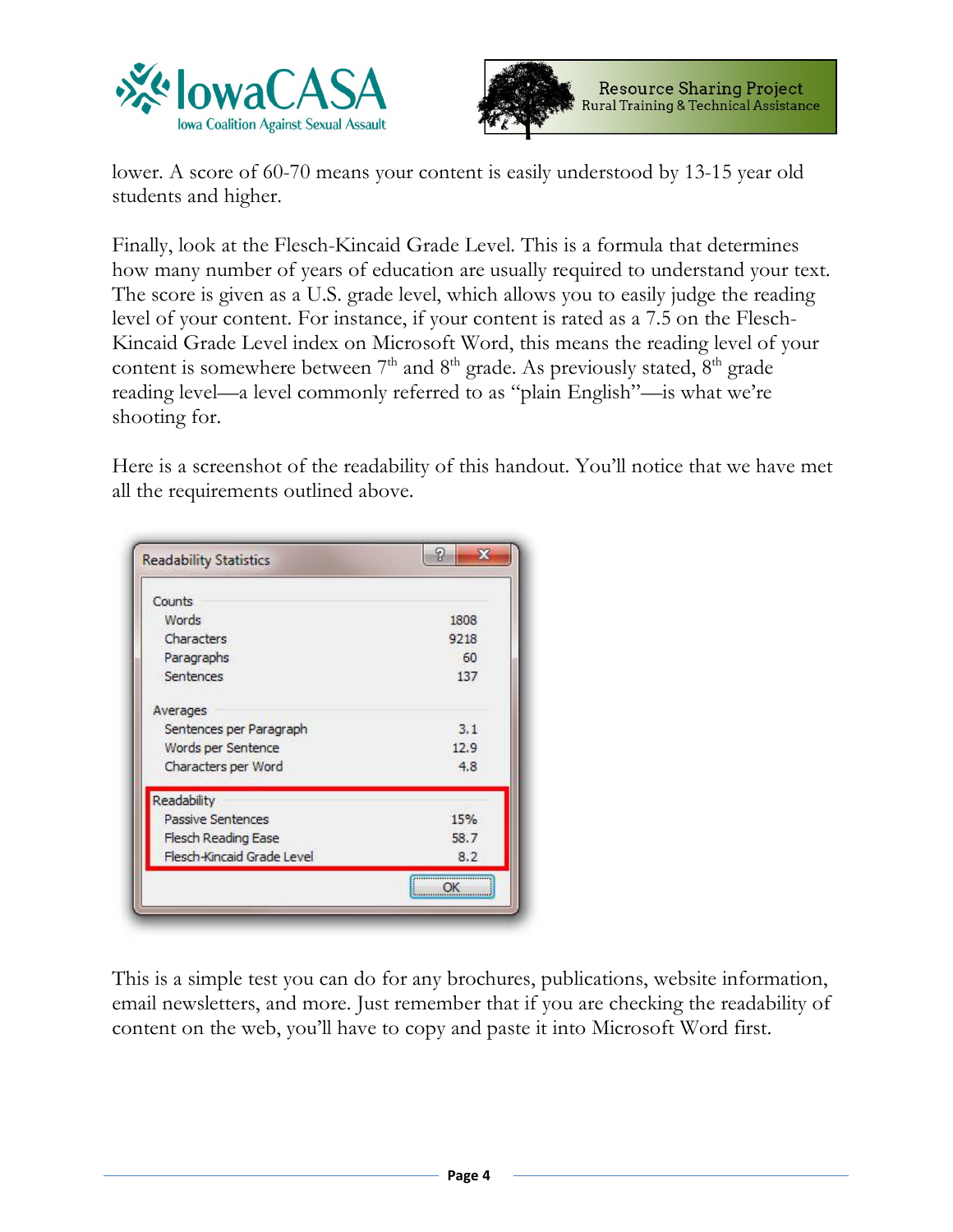



# **Avoid putting text on colorful backgrounds that make it difficult to read.**

While colorful backgrounds make great visuals, putting text over these images make the information harder to read.

The website <u>www.canva.com</u> has some great templates available to help you overlay text on colorful backgrounds that look clean and professional. This easy-to-use website has some great templates available that make design simple and easy for everyone. While some of the designs cost money to use, many of them are free.

### **Keep it simple. White space is your friend.**

When trying to design a project or brochure, it's easy for us to get carried away. This is especially true when learning new programs. However, keep in mind that simpler is usually better. More extravagant designs tend to make your content less readable. Filling up white space with color can distract from your content.

# **Understand how people view your website and electronic newsletters.**

Believe it or not, there's a science to how people view websites online. Website visitors absorb content in a matter of seconds, and will view the page from left to right.

More important items should be placed toward the top of your page. This is a great place for a logo or a donate button. Studies have shown that the left half of your page is the most important.

The second-most viewed portion is the bottom of the page. This is a great place for a call to action. Smaller chunks of information are best, and easier for a reader to digest. Break up your content into short paragraphs, provide headings, use bullets, and create numbered lists.

You should have lots of white space as a key element to your web design. This gives the eyes a chance to "rest" between blocks of information.

Surprisingly, web banners are not terribly effective. These banners are embedded usually at the top of a webpage. They may have scrolling graphics and text on them, with the intention to attract more traffic and "clicks."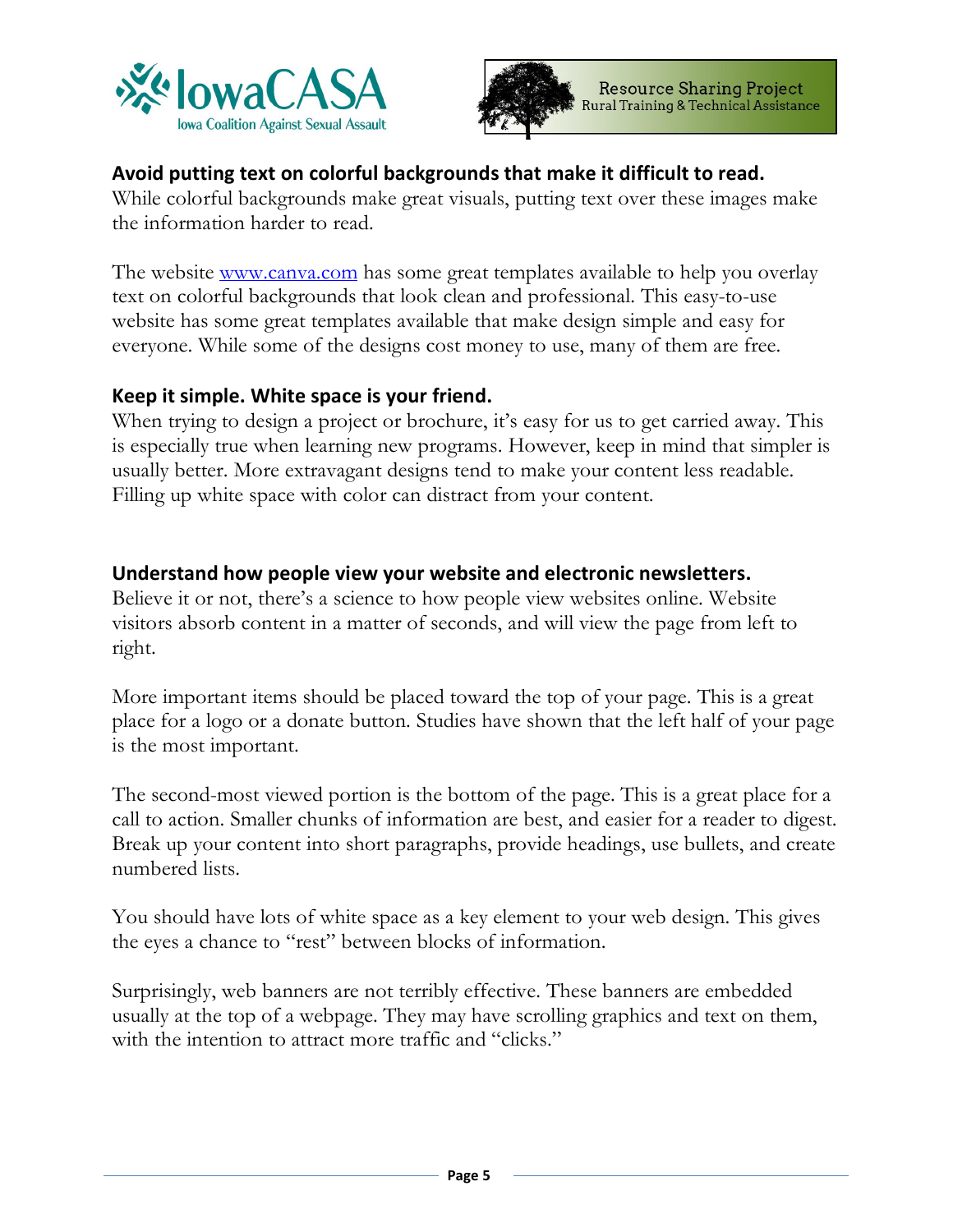



Eye tracking studies have shown that web banners are almost universally ignored. So if the most important information on your website is contained in a series of web banners, there's a good chance that no one is clicking on it.

Another element is to include pictures of people. Experts agree that people visiting your website like to look at someone else they can identify with.

You can purchase stock photos of people from www.iStockphoto.com or www.shutterfly.com if you don't have any other photo options.

Be sure that the pictures you use are inclusive of everyone your agency serves. This includes people of color; older adults; men; younger people and children; lesbian, gay, bisexual or transgender people and/or couples; and others.

*For your consideration—this paper was written in 14-point font. It is written in an 8th grade reading level to make it easier to read. The body text is written in Garamond serif font; the headings and subheadings are written in Calibri sans serif font*

*This project was supported by Grant No. 2008-TA-AX-K043 awarded by the Office on Violence Against Women, U.S. Department of Justice. The opinions, findings, conclusions, and recommendations expressed in this publication are those of the author and do not necessarily reflect the views of the Department of Justice, Office on Violence Against Women.*

**Distribution Rights: This tool may be reprinted in its entirety or excerpted with proper acknowledgement to the author, but may not be altered or sold for profit.**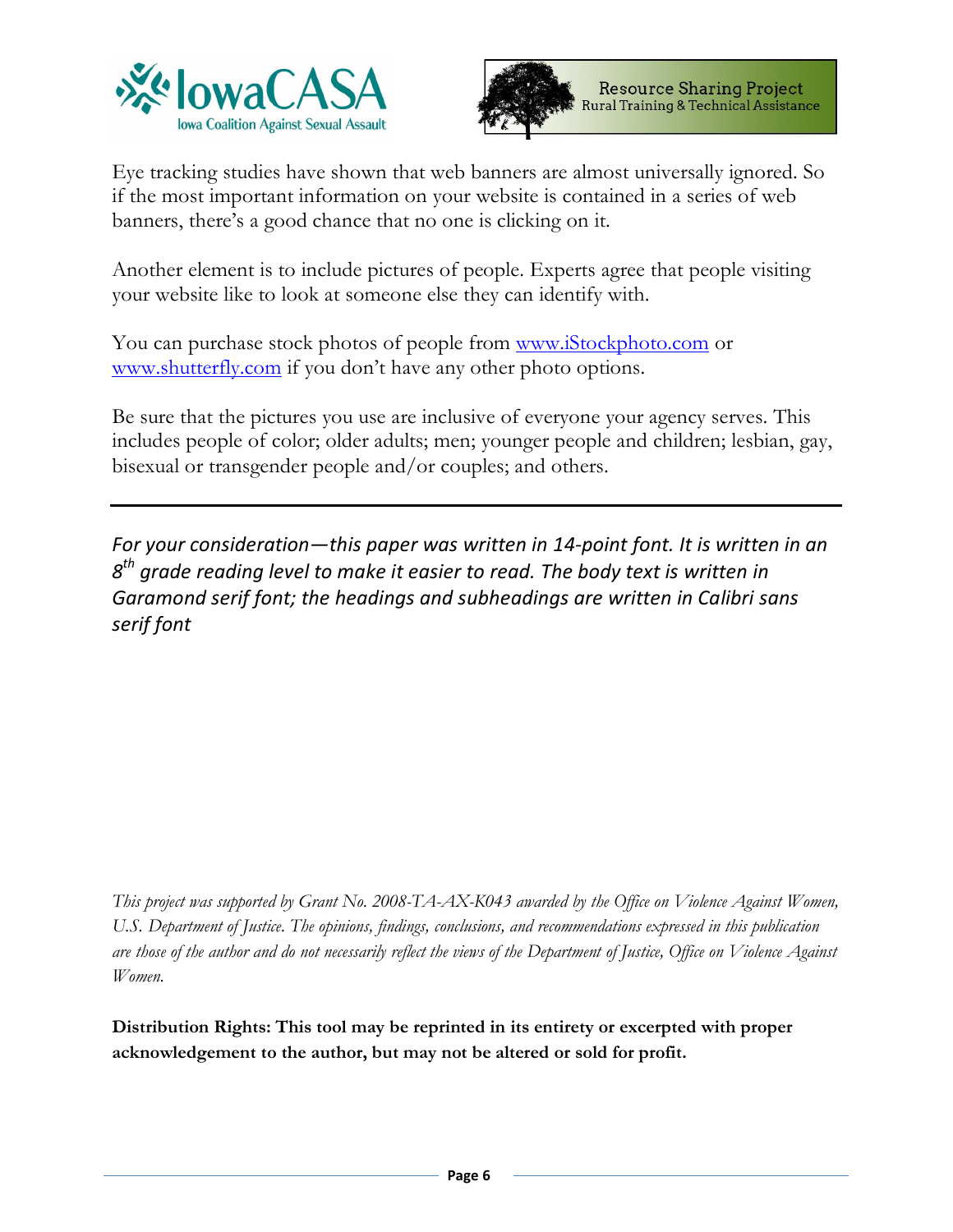



#### **Resources**

#### www.canva.com

Canva makes design simple for everyone. Create designs for Web or print: blog graphics, presentations, Facebook covers, flyers, posters, invitations and so much more. While some of the designs cost money to use, many of them are free.

#### www.istockphoto.com

iStock is an online, royalty free stock photography provider offering millions of photos, illustrations, clip art, videos and audio tracks. Some of the content available on iStock is free. Users can purchase images and/or video, which can then be used in brochures, publications, websites, and more without having to worry about infringing on copyrights.

#### www.shutterstock.com

Like iStock, Shutterstock provides royalty free stock photography, stock footage, stock music, and editing tools. Some of the content available on Shutterstock is free, and users can sign up and get free content every week. Users can purchase images and/or videos, which can then be used in brochures, publications, websites, and more without having to worry about infringing on copyrights.